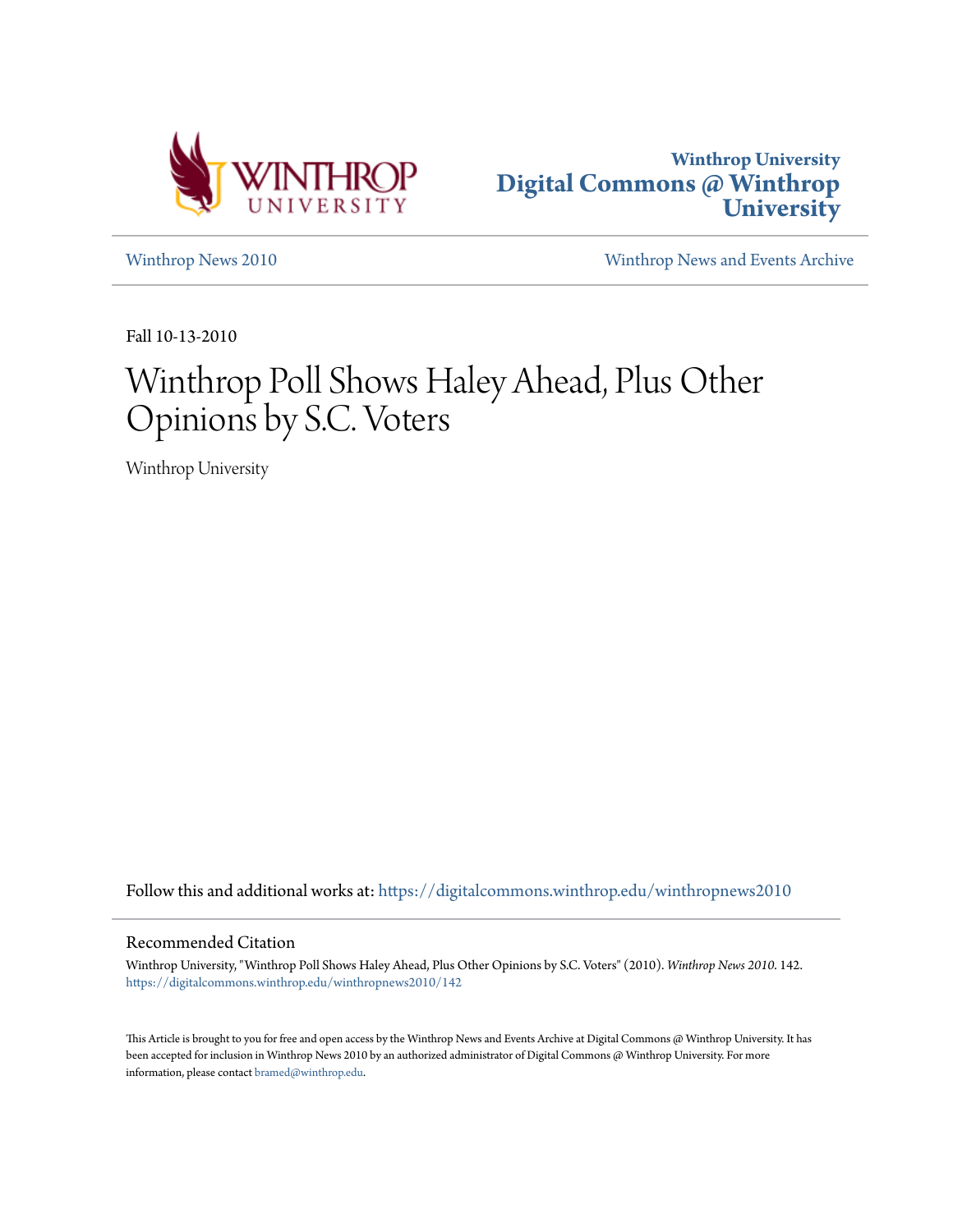All News

Archives

RSS News Feeds

Winthrop in the News

## 10/13/2010 **Winthrop Poll Shows Haley Ahead, Plus Other Opinions by S.C. Voters**

### **Quick Facts**

**The results come from telephone conversations** with 741 likely voters in South Carolina between Oct. 5 and Oct. 10.

**The survey used Random Digit Dialing (RDD),** wireless phone number sampling and sample taken from lists of registered voters.

ROCK HILL, S.C. - Republican gubernatorial candidate **Nikki Haley** holds a 9 percentage-point lead over Democrat **Vincent Sheheen** three weeks ahead of Election Day, according to the Winthrop Poll.

The results come from telephone conversations with 741 likely voters in South Carolina between Oct. 5 and Oct. 10. Check out the questions and answers here.

Scott Huffmon The poll shows that 13 percent of likely voters remain undecided, and that one in four of Haley's supporters say they might change their mind before Election Day on Nov. 2,

compared to about one in five of Sheheen's.

"More Haley voters are not confident in their vote," said Scott Huffmon, university poll director and an associate professor of political science. "Most people who say that in the end don't change their mind, but clearly a larger percentage of hers are not entirely comfortable with their vote."

**Huffmon** speculated that voters in this deeply red state are voting by political party. "They may be Republican, but something about Haley makes them uncomfortable," he said.

The poll was conducted among those 18 years and older. The survey used Random Digit Dialing (RDD), wireless phone number sampling and sample taken from lists of registered voters. Data utilizing all respondents has a margin of error of plus/minus 3.6 percent.

Among the **Winthrop Poll** findings:

• Among likely voters, almost 25 percent of Democrats remain undecided in the Senate race. While 30.6 percent say they support Democrat **Alvin Greene**, 16.1 percent say they support Republican **Jim DeMint**, and 22.4 percent support **Tom Clements**, the Green Party candidate – but almost onein-four Democrats have not yet made up their minds.

• Almost 73 percent of those polled disapprove of the way the **U.S. Congress** is handling its job.

• Senator **Jim DeMint**, who is frequently touted as a leading figure in the Republican Party, was identified by only 4 percent of Republican likely voters in S.C. as the leading voice for the national Republican Party. Among Democrats, he received less than 2 percent of the responses and among Independents, 4.5 percent. By comparison, **Sarah Palin** was named by 11.4 percent of all respondents, 13.7 percent of Democrats, 10.1 percent of Republicans, and 11.3 percent of Independents. Not sure/Can't think of anyone lead by a large margin among all respondents, Democrats, Republicans and Independents.

• Among likely voters, almost 50 percent said they generally agreed with the principles of the **Tea Party movement**.

**C** SHARE 上没有。

**ABOUT ADMISSIONS & AID ACADEMICS STUDENT LIFE ATHLETICS GIVING**

WINTHRC

UNIVERSITY